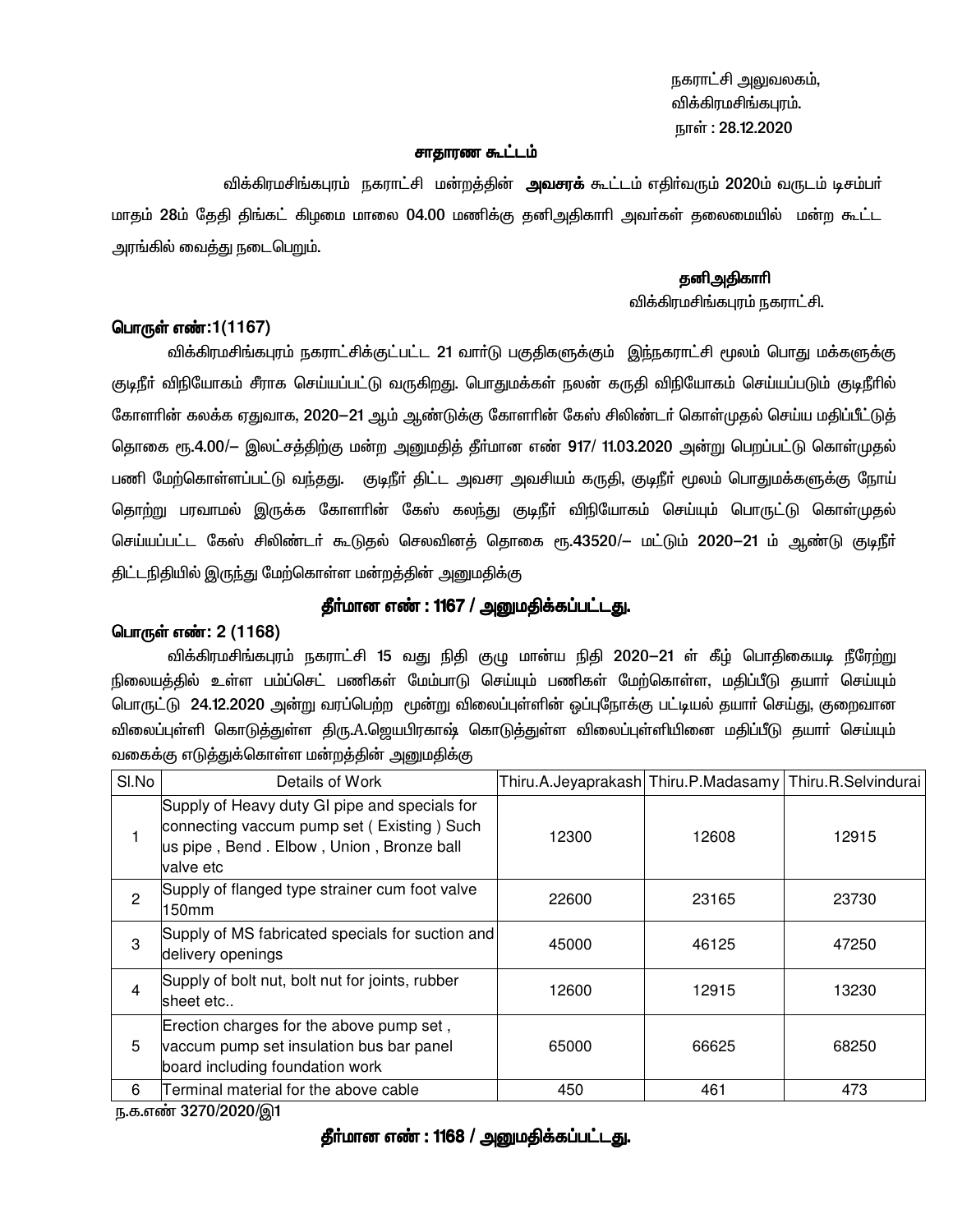## பொருள் எண்: 3 (1169)

விக்கிரமசிங்கபுரம் நகராட்சிக்குட்பட்ட 21 வாா்டு பகுதிகளுக்கும் இந்நகராட்சி மூலம் பொது மக்களுக்கு குடிநீா் விநியோகம் சீராக செய்யப்பட்டு வருகிறது விக்கிரமசிங்கபுரம் நகராட்சி பகுதி பொது மக்கள் நலன் கருதி, குடிநீா் அத்தியாவசிய அவசரம் கருதியும் இந்நகராட்சி பகுதி பொதிகையடி முதல் டானா வரை குடிநீா் விநியோக குழாய் பதித்தல் (pumping Main ) பணி மேற்கொள்ள வேண்டியும், நகராட்சி பொறியாளர் அவர்களால் தயார் செய்யப்பட்டுள்ள மதிப்பீட்டு தொகை ரூ. 35.00 இலட்சத்திற்கு மன்ற அனுமதி வேண்டியும், மேற்கண்ட பணியினை 15வது நிதிக்குழு மான்ய நிதியின் கீழ் மேற்கொள்ளவும் மன்றத்தின் அனுமதிக்கு (ந.க.எண் 3270/2020/இ1)

### தீர்மான எண் : 1169 / அனுமதிக்கப்பட்டது.

#### பொருள் எண்: 4 (1170)

விக்கிரமசிங்கபுரம் நகராட்சிக்குட்பட்ட 21 வார்டு பகுதிகளுக்கும் பொதிகையடி நீரேற்று நிலையம் மூலம் நீரேற்றம் செய்யப்பட்டு இந்நகராட்சி மூலம் பொது மக்களுக்கு குடிநீர் விநியோகம் சீராக செய்யப்பட்டு வருகிறது விக்கிரமசிங்கபுரம் நகராட்சி பகுதி பொது மக்கள் நலன் கருதி, குடிநீா் அத்தியாவசிய அவசரம் கருதியும் பொதிகையடி நீரேற்று நிலையத்தில் உள்ள மோட்டார் மற்றும் பம்ப்களை மாற்றம் செய்து பம்ப்செட் பராமரித்தல் பணி மேற்கொள்ள வேண்டி, நகராட்சி பொறியாளா் அவா்களால் தயாா் செய்யப்பட்டுள்ள **மதிப்பீட்டு தொகை ரூ. 16.00** இலட்சத்திற்கு மன்ற அனுமதி வேண்டியும், மேற்கண்ட பணியினை 15வது நிதிக்குழு மான்ய நிதியின் கீழ் மேற்கொள்ளவும் மன்றத்தின் அனுமதிக்கு ரு.க.எண் 3270/2020/இ1)

## தீர்மான எண் : 1170 / அனுமதிக்கப்பட்டது.

### பொருள் எண்: 5 (1171)

விக்கிரமசிங்கபூம் நகராட்சிக்குட்பட்ட 21 வார்டு பகுகிகளுக்கும் பொகிகையடி நீரேற்று நிலையம் மூலம் நீரேற்றம் செய்யப்பட்டு இந்நகராட்சி மூலம் பொது மக்களுக்கு குடிநீர் விநியோகம் சீராக செய்யப்பட்டு வருகிறது. மேற்கண்ட பொதிகையடி நீரேற்று நிலையம் சுற்றிலும் சுற்று சுவா் இல்லாமல், பாதுகாப்பின்றி கருதப்படுகி<u>றது</u>. நீரேற்று நிலையத்தினுள் ,வாகனங்கள் , ஜென்செட். முற்றும் மோட்டார்கள் உள்ளதால், அதன் பாதுகாப்பு கருதி. பொகிகையடி நீரேற்று நிலையம் சுற்றி பாகுகாப்பு சுவர் அமைக்கும் பணி மேற்கொள்ள வேண்டி, நகராட்சி பொறியாளா் அவா்களால் தயாா் செய்யப்பட்டுள்ள மதிப்பீட்டு தொகை ரூ. 35.00 இலட்சத்திற்கு மன்ற அனுமதி வேண்டியும், மேற்கண்ட பணியினை 15வது நிதிக்குழு மான்ய நிதியின் கீழ் மேற்கொள்ளவும், எஞ்சிய செலவீனத்தை இந்நகராட்சி குடிநீா் திட்ட நிதியின் கீழ் மேற்கொள்ளவும் மன்றத்தின் அனுமதிக்கு ரு.க.எண் 3270/2020/இ1)

# தீர்மான எண்: 1171 / அனுமதிக்கப்பட்டது.

# பொருள் எண்: 6 (1172)

விக்கிரமசிங்கபுரம் நகராட்சி அலுவலக பயன்பாட்டில் உள்ள கணிணிகள் மற்றும் பிரிண்டர்களில் ஏற்படும் பமுதுகளை அவ்வப்போது சரி செய்ய வேண்டி வருடாந்திர பராமரிப்பு மூலம் பணிகள் மேற்கொள்ளப்பட்டு வருகிறது. மேற்கண்ட வருடாந்திர பராமரிப்பு பணி காலம் 31.08.2020 அன்று வுடன் முடிவடைந்துள்ளது. அலுவலக பயன்பாட்டில் உள்ள கணிணிகள் மற்றும் பணியின் அவசரம் மற்றும் அவசியம் கருதி தற்போது உள்ள காலங்களுக்கு வருடாந்திர பராமாிப்பு பணியை மேற்கொள்ளவும், அதற்கான செலவினத் தொகையினை இந்நகராட்சி பொது நிதியில் இருந்து மேற்கொள்ளவும் மன்றத்தின் அனுமதிக்கு

# தீர்மான எண் : 1172 / அனுமதிக்கப்பட்டது.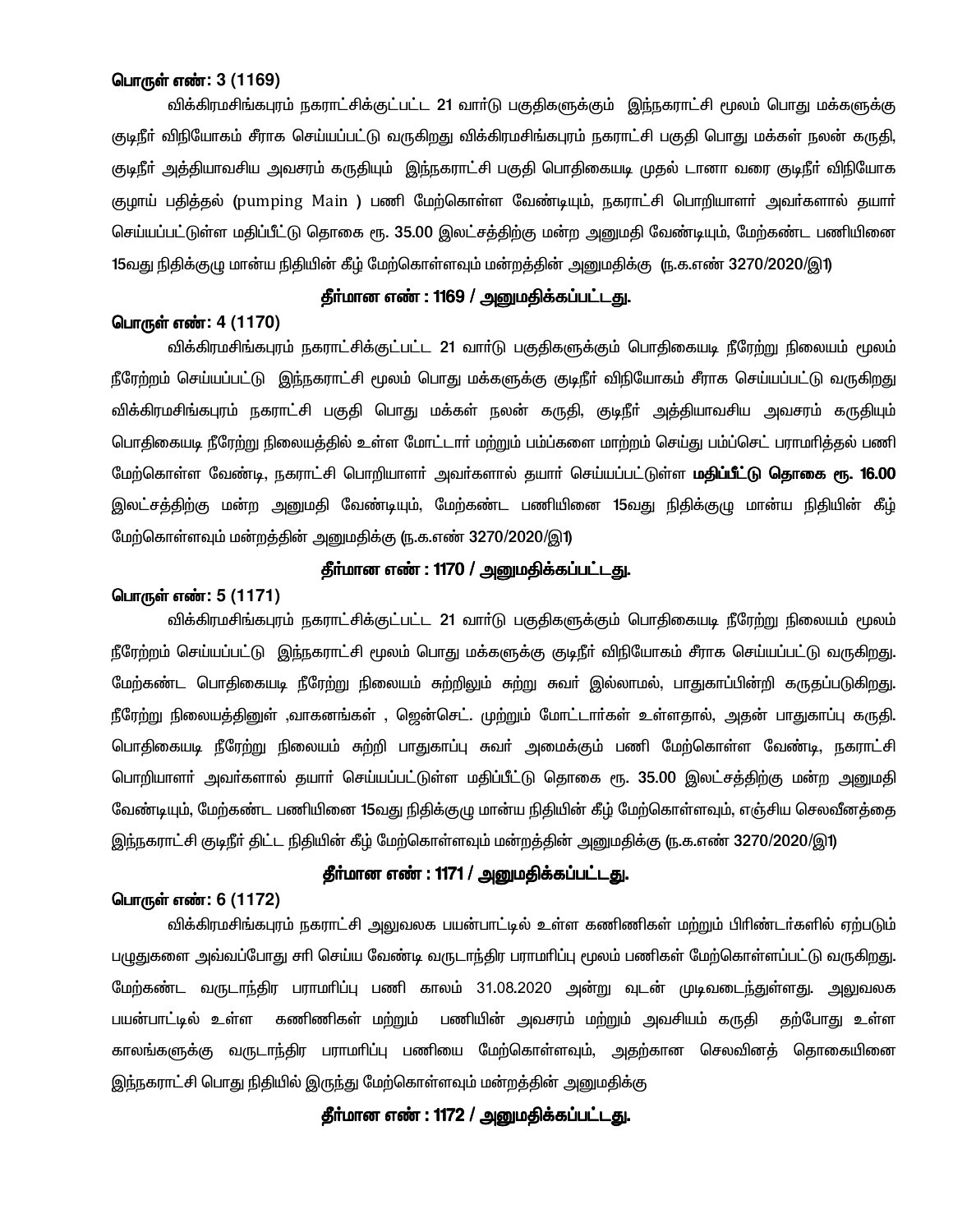# பொருள் எண்: 7 (1173)

விக்கிரமசிங்கபுரம் நகராட்சி அலுவலகத்தில் உள்ள பொதுப் பாிவு, பொதுசுகாதார பிாிவு மற்றும் பொறியியற் பிரிவுகளில் பயன்படுத்தப்பட்டு வரும் பிரின்டர்களில் உள்ள டோனர் காலியாகவுள்ளது. மேற்கண்ட பிரிண்டா்களுக்குரிய டோனா் ரீபில் செய்யவும், பணியின் அவசர அவசியம் கருதி உடன் சாி செய்த வகைக்கும், அதற்கான செலவினத் தொகை ரூ.5600/— மட்டும் இந்நகராட்சி பொது நிதியில் இருந்து செலவு மேற்கொள்ளவும் மன்றத்தின் அனுமதிக்கு.

# தீா்மான எண் : 1173 / அனுமதிக்கப்பட்டது.

# பொருள் எண்: 8 (1174)

விக்கிரமசிங்கபுரம் நகராட்சி அலுவலக பயன்பாட்டில் உள்ள கணிணிகள் மற்றும் பிரிண்டர்கள் ஆகியவற்றிக்கு வருடாந்திர பராமாிப்பு பணி மேற்கொள்ள 02.12.2020 அன்று வரப்பெற்ற விலைப்புள்ளிகளின் ஒப்பு நோக்கு பட்டியல் தயாா் செய்ததில் குறைவான விவைப்புள்ளி கொடுத்துள்ள M/s.Agna Multi Solution, Vickramasingapuram என்ற நிறுவனக்கின் விலைப்பள்ளியை ஒப்புகொண்டு வேலை உத்திரவு வழங்க மன்றத்தின் அனுமதிக்கு

| வ.எண் | வேலையின் விவரம்                                                                                                                                            | <b>Agna Multi Solution</b><br>Vickramasingapuram | Anandha Ato Z<br><b>Services</b><br>Ambasamudram | <b>Tripole Sign</b><br><b>Tirunelvei</b> |
|-------|------------------------------------------------------------------------------------------------------------------------------------------------------------|--------------------------------------------------|--------------------------------------------------|------------------------------------------|
|       |                                                                                                                                                            |                                                  | Including GST                                    |                                          |
|       | விக்கிரமசிங்கபுரம் நகராட்சி<br>அலுவலகத்தில் உள்ள<br>அனைத்து கணினிகள் மற்றும்<br>பிரிண்டர்கள் ஆகியவற்றிற்க்கு<br>வருடாந்திர பராமாிப்பு பணி<br>மேற்கொள்ளுதல் | Rs.88,854                                        | Rs.91,273                                        | Rs.10,3368                               |

## தீா்மான எண் : 1174 / அனுமதிக்கப்பட்டது.

## பொருள் எண்: 9(1175)

விக்கிரமசிங்கபுரம் நகராட்சியில் குடிநீர்திட்ட நிதி 2020—21ன் கீழ், கீழ் கண்ட பணிகள் செய்து முடிப்பதற்கு 24.12.2020ம் தேதி ஒப்பந்தபுள்ளி கோரப்பட்டதில் வரப்பெற்ற இரு ஒப்பந்தபுள்ளிகளில் குறைவான ஒப்பந்தபுள்ளி கொடுத்துள்ள திரு.A.ஜெயபிரகாஷ், ஒப்பந்தகாரா். விக்கிரமசிங்கபுரம் அவா்களின் ஒப்பந்தபுள்ளியை ஒப்புக்கொண்டு வேலை உத்திரவு வழங்க மன்றத்தின் அனுமதிக்கு.

| வ   |                                             |                         | மதிப்பீட்டு<br>விகிக |
|-----|---------------------------------------------|-------------------------|----------------------|
| எண் | பணியின் பெயர்                               | ஒப்பந்ததாரா் பெயா்      | விவரம்               |
|     | விக்கிரமசிங்கபுரம் நகராட்சி 12 வது வார்டு   | திரு. A.ஜெயபிரகாஷ்,     | 0.01 % மதிப்பீட்டை   |
|     | அருணாசலபுரம் மற்றம் 10 வது வாா்டு தாமிரபரணி | ஒப்பந்தகாரா்,           | விட குறைவு           |
|     | நகா் பகுதியில்பம்ப் ரூம் அமைத்து சின்டெக்ஸ் | விக்கிரமசிங்கபுரம்.     |                      |
|     | தொட்டிஅமைத்தல்.                             | திரு.R.செல்வின்துரை,    | 1.99 % மதிப்பீட்டை   |
|     | (மதிப்பீடு ரூ 3.25 இலட்சம்)                 | ஒப்பந்தகாரா், கருவந்தா. | விட அதிகம்           |
|     |                                             |                         |                      |

(ந.க.எண்:625/2020/இ1)

# தீா்மான எண் : 1175 / அனுமதிக்கப்பட்டது.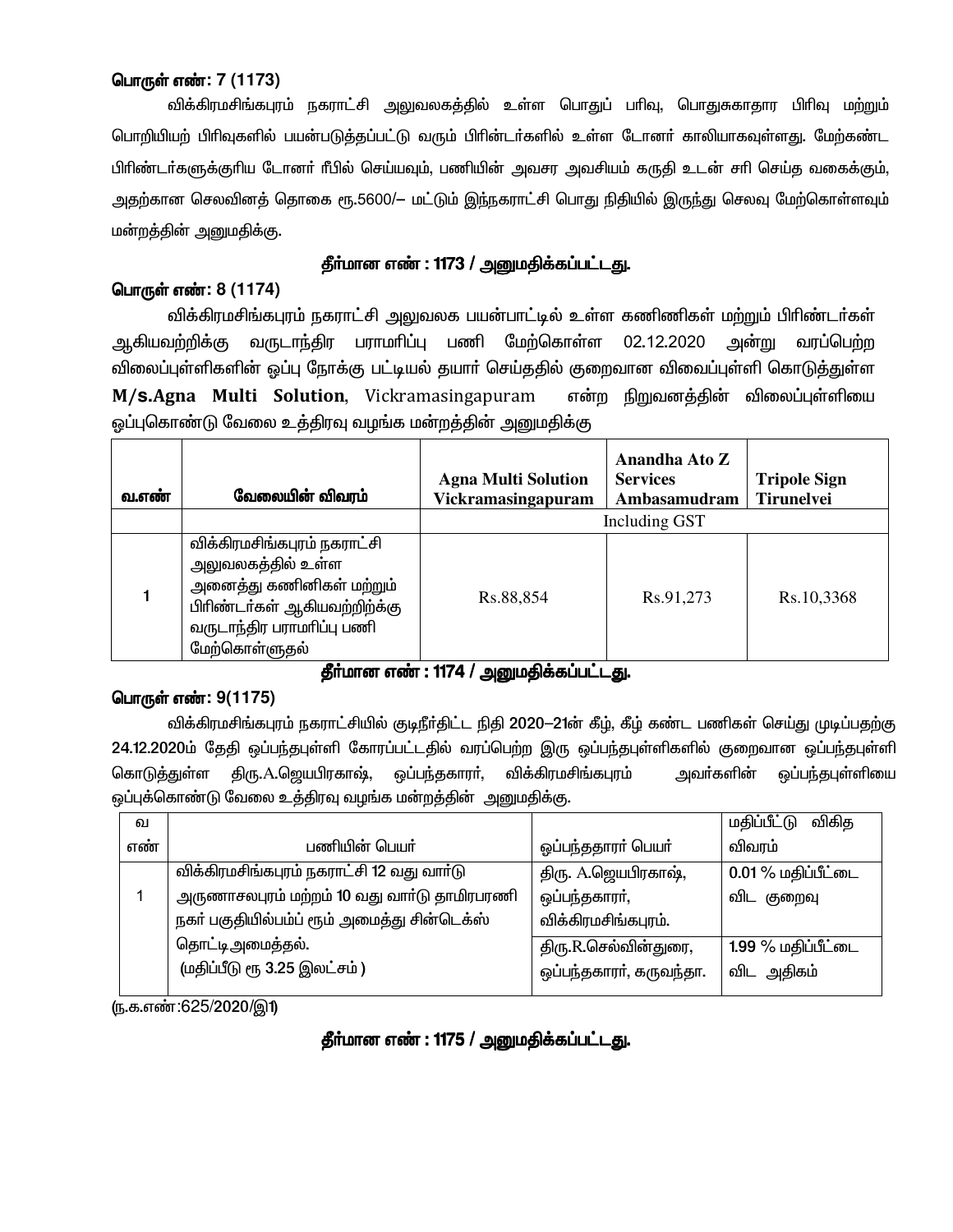## பொருள் எண்: 10 (1176)

விக்கிரமசிங்கபுரம் நகராட்சியில் குடிநீா்திட்ட நிதி 2020—21ன் கீழ், கீழ் கண்ட பணிகள் செய்து முடிப்பதற்கு 24.12.2020ம் தேதி ஒப்பந்தபுள்ளி கோரப்பட்டதில் வரப்பெற்ற இரு ஒப்பந்தபுள்ளிகளில் குறைவான ஒப்பந்தபுள்ளி கொடுத்துள்ள திரு.P.மாடசாமி, ஒப்பந்தகாரா், திருநெல்வேலி அவா்களின் ஒப்பந்தபுள்ளியை ஒப்புக்கொண்டு வேலை உத்திரவு வழங்க மன்றத்தின் அனுமதிக்கு

|                                             |                     | மதிப்பீட்டு<br>விகித |
|---------------------------------------------|---------------------|----------------------|
| பணியின் பெய <b>ர்</b>                       | ஒப்பந்ததாரா் பெயா்  | விவரம்               |
| விக்கிரமசிங்கபுரம் நகராட்சி வார்டு எண் 13   | திரு.P.மாடசாமி,     | 0.41 % மதிப்பீட்டை   |
| வடமலைசமுத்திரம் மற்றும் வார்டு எண் 14       | ஒப்பந்தகாரா்,       | விட குறைவு           |
| பசுக்கிடைவிளை தெருக்களில் பிவிசி பைப் லைன்  | திருநெல்வேலி        |                      |
| பதித்தல் மற்றும் வாா்டு எண் 6 ஓட்டன்குளம்   | திரு. A.ஜெயபிரகாஷ், | 0.12 % மதிப்பீட்டை   |
| தரைமட்ட நீர்தேக்க தொட்டியில் உள்ள ஜி.ஐ பைப் | ஒப்பந்தகாரா்,       | விட அதிகம்           |
| மாற்றம் செய்தல் பணி                         | விக்கிரமசிங்கபுரம்  |                      |
| (மதிப்பீடு ரூ 1.65 இலட்சம்)                 |                     |                      |
|                                             |                     |                      |

(ந.க.எண்:625/2020/இ1)

## தீா்மான எண் : 1176 / அனுமதிக்கப்பட்டது.

### பொருள் எண்: 11 (1177)

விக்கிரமசிங்கபுரம் நகராட்சி பகுதி வார்டு எண் 9 ல் அமைந்துள்ள சுற்றுலாதளம் மற்றும் புன்னியஸ்தலமான பாபநாச கோவிலில் நாளுக்கு நாள் சுற்றுலா பயனிகள் மற்றும் பக்கர்கள் கூட்டம் அதிகம் வருவதால். சுற்றுலாபயணிகள் மற்றும் பக்தர்கள் தங்களின் வாகனத்தை கோவில் முன்புவரை கொண்டு செல்வதால், நெருக்கடி ஏற்படுவதுடன் பொதுமக்கள் மற்றும் பக்தா்கள் கோவிலுக்குள் செல்ல மிகவும் சிரமாக உள்ளது, அதனை தவிற்க்கும் பொருட்டு பாபநாச கோவில் முன் பகுதியிலும் மற்றும் தென் பகுதியிலும் வாகனங்கள் உள் செல்லா வகையில் ss Chain மூலம் தடுப்பு அமைக்க உள்ளூர் விலைப்புள்ளி பெற்று பணிகள் மேற்கொள்ளவும் மற்றும் அதற்கான உத்தேச செலவீனத் தொகை ரூ.20,000/— ஐ இந்நகராட்சி பொது நிதியில் இருந்து மேற்கொள்ளவும் மன்றத்தின் அனுமதிக்கு. <u>ரு.க.எண் 625/2020/இ1)</u>

## தீா்மான எண் : 1177 / அனுமதிக்கப்பட்டது.

### பொருள் எண்: 12 (1178)

இந்நகராட்சி துப்புரவு ஆய்வாளர் அவர்களின் அறிக்கையின் படி, DBC பணியாளர்கள் 30 நபர்களை தனியே Out Sourcing மூலம் பணியமர்த்த கேட்டுக்கொண்டுள்ளார். அதன் படி மேற்கண்ட பணியாளர்களை Out பணிமேற்பார்வையாளர் அவர்களால் தயார் செய்யப்பட்டுள்ள Sourcing மூலம் பணியமர்த்த இந்நகராட்சி மதிப்பீட்டுத் தொகை ரூ. 53.00 இலட்சத்திற்கு இந்நகா்மன்ற தீா்மான எண் 1117 நாள் 30.09.2020 ல் அனுமதி பெறப்பட்டுள்ளது. அனுமதி பெறப்பட்டுள்ளதை தொடர்ந்து பணி மேற்கொள்ள வேண்டி 11.11.2020 அன்று ஒப்பந்தப்புள்ளி பெறப்பட்டு இந்நகராட்சி ஆணையாளர் அவர்களின் உத்திரவின்படி, பெறப்பட்ட ஒப்பந்தப்புள்ளிகள் ரத்து செய்யப்பட்டுள்ளது. தற்போது பொது சுகாதாரம் மற்றும் நோய் தொற்று பரவுதல் போன்ற சுகாதாரமற்ற நிலை உள்ளதால், பொது சுகாதாரம் மற்றும் பொது மக்களின் நலன் கருதியும். டெங்கு மற்றும் இதர தொற்று நோய்கள்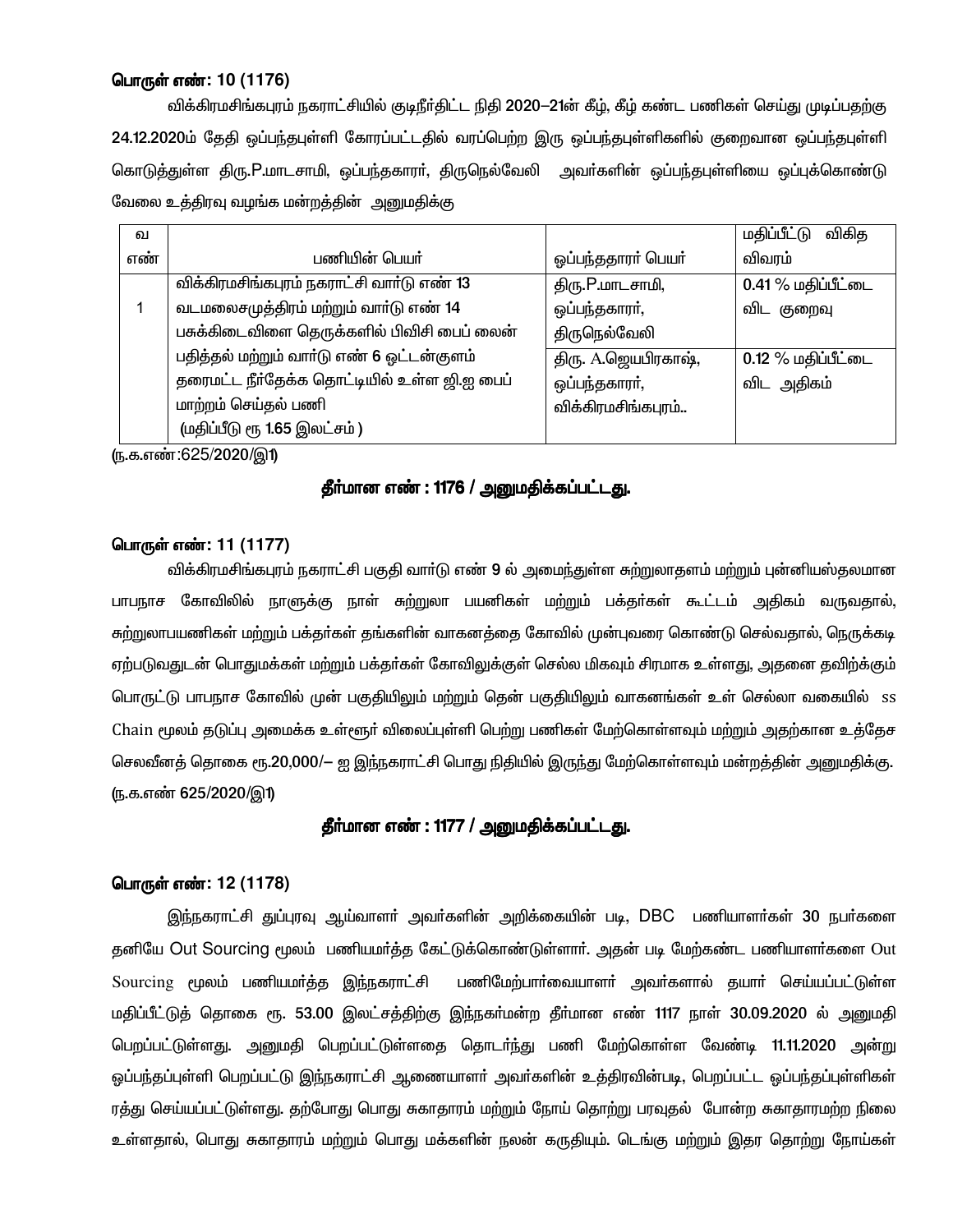பரவாமல் தடுக்கும் பொருட்டும் டெங்கு ஒழிப்பு பணியாளர்களை (DBC பணியாளர்கள் – 30 நபர்கள்) தனியே Out Sourcing மூலம் பணியமர்த்த நகர்மன்ற தீர்மான எண் 1117 நாள் 30.09.2020 ல் அனுமதிக்கப்பட்டுள்ள நிர்வாக <u>அனுமதியின் படி பணிகள் மேற்கொள்ளவும், மறுஒப்பந்தப்புள்ளி கோரவும், செலவீனத்தை இந்நகராட்சி பொது</u> நிதியில் இருந்து மேற்கொள்ள வேண்டியும் மன்றத்தின் அறுமதிக்கு

# தீர்மான எண் : 1178 / அனுமதிக்கப்பட்டது.

# பொருள் எண்: 13 (1179)

திருநெல்வேலி மண்டல நகராட்சி நிா்வாக இயக்குநா் அவா்களின் அறிவுரையின்படி நகராட்சிகளில் நீண்ட கால நிலுவையான மின் கட்டணம் மற்றும் குடிநீா் வடிகால் வாாியத்திற்கு செலுத்த வேண்டிய கட்டணம் கருத்துரு அனுப்ப கேட்டுக்கொள்ளப்பட்டதின்படி இருப்பின் இந்நகராட்சி நகர்மன்ற தீர்மானத்தில் விக்கிரமசிங்கபுரம் நகராட்சியில் குடிநீர் விநியோகத்திற்கா பராமரிக்கப்படும் நீரேற்று நிலையங்களில் உள்ள மின் மோட்டார்கள் மற்றும் தெருவிளக்குகள் ஆகியவற்றிற்கு ஜீன் 2019 முதல் டிசம்பர் 2020 வரை உள்ள காலங்களுக்கு மின்சார வாரியத்திற்கு செலுத்த வேண்டிய மின் கட்டண நிலுவையினை அரசின் ஏதேனும் ஒரு சிறப்பு திட்டத்தின் கீழ் நிதிபெறும் பொருட்டு கருத்துருவினை சென்னை நகராட்சி நிர்வாக ஆணையர் அவர்களுக்கு சமர்பிக்க மன்றத்தின் அனுமதிக்கு வைக்கப்படுகிறது

| வ.<br>எண் | லோவையின் பெயர்                                                                                                                                                                                                                                              | காலம்                                         | மதிப்பீடு<br>தொகை<br>(ரூ இலட்சத்தில்) |
|-----------|-------------------------------------------------------------------------------------------------------------------------------------------------------------------------------------------------------------------------------------------------------------|-----------------------------------------------|---------------------------------------|
|           | விக்கிரமசிங்கபுரம் நகராட்சி பகுதிகளில் உள்ள தலைமை நீரேற்று<br>நிலையம், துாய நீரேற்று நிலையம், சிறுமின் விசைதொட்டி மின்<br>மோட்டர்கள் மற்றும் தெருவிளக்குள் ஆகிய இனங்களுக்கு ஜீன் 2019<br>முதல் பிப்ரவரி 2020 வரை நிலுவையாக உள்ள மின் கட்டணம்<br>செலுத்துதல் | <b>ஜீன் 2019</b><br>முதல்<br>டிசம்பர்<br>2020 | 198.41                                |

(ந.க.எண்747/2019/இ1)

# தீா்மான எண் : 1179 / அனுமதிக்கப்பட்டது.

## பொருள் எண்: 14 (1180)

விக்கிரமசிங்கபுரம் நகராட்சி பகுதி பாபநாச கோவில் முன் பகுதியிலும் மற்றும் தென் பகுதியிலும் Chain மூலம் தடுப்பு அமைக்கும் பணி மேற்கொள்ள 24.12.2020 அன்று வரப்பெற்ற  $SS$ விலைப்புள்ளிகளின் ஒப்பு நோக்கு பட்டியல் தயாா் செய்ததில் குறைவான விவைப்புள்ளி கொடுத்துள்ள திரு.P.மாடசாமி, ஒப்பந்தகாரா் திருநெல்வேலி அவா்களின் விலைப்புள்ளியை ஒப்புகொண்டு வேலை உத்திரவு வழங்க மன்றத்தின் அனுமதிக்கு

| வ.எண் | வேலையின் விவரம்                                                                                       | திரு.P.மாடசாமி<br>ஓப்பந்தகாரா்<br>திருநெல்வேலி | திரு.A.ஜெயபிரகாஷ்<br>ஓப்பந்தகாரா்<br>விக்கிரமசிங்கபுரம் | திரு சண்முகராஜா<br>சிவந்திபுரம் |
|-------|-------------------------------------------------------------------------------------------------------|------------------------------------------------|---------------------------------------------------------|---------------------------------|
|       | பாபநாச கோவில் முன்<br>பகுதியிலும் மற்றும் தென்<br>பகுதியிலும் ss Chain மூலம்<br>தடுப்பு அமைக்கும் பணி | Rs.19800/-                                     | $Rs.20500/-$                                            | $Rs.21100/-$                    |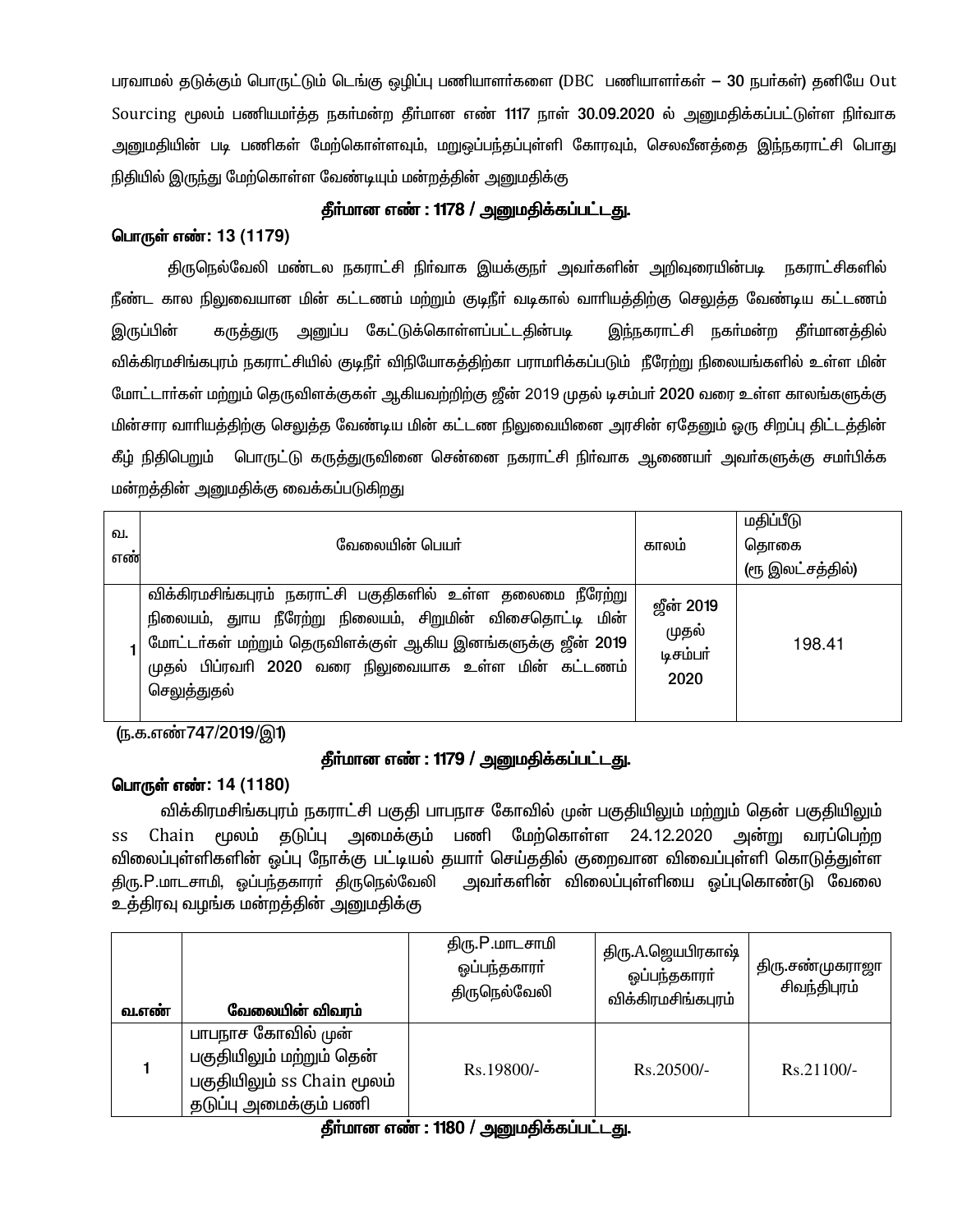### பொருள் எண்: 15 (1181)

விக்கிரமசிங்கபுரம் நகராட்சி பொறியியல் பிரிவிற்கு சொந்தமான ஈப்பு வாகனம் TN76T9612 என்ற வாகனத்தில் புதிய பட்டை மாற்றுதல், பொது பராமரிப்பு பணி செய்த வகைக்காக அங்கீகரிக்கப்பட்ட நிறுவனமான கோடை கார்ஸ் பிரைவேட் லிமிடெட், பாளையங்கோட்டை என்ற நிறுவனத்தின் மூலம் பணி மேற்கொள்ளவும் அதற்கான உத்தேச செலவினத் தொகை ரூ21000/—யை பொதுநிதியில் இருந்து வழங்க மன்றத்தின் அனுமதிக்கு.

# தீர்மான எண் : 1181 / அனுமதிக்கப்பட்டது.

#### பொருள் எண்: 16 (1182)

விக்கிரமசிங்கபுரம் நகராட்சிக்குட்பட்ட கோட்டைவிளைப்பட்டி உரக்கிடங்கில் 30 KLD கொள்ளவு கொண்ட கசடு கழிவு சுத்திகரிப்பு நிலையம் FSTP (Faecal Sludge Treatment Plant) அமைக்கும் பணிக்கு ஒருங்கிணைந்த நகர்ப்புற வளர்ச்சி திட்டம் (IUDM 2018–19) கீழ் மதிப்பீட்டு ரூ.300.00 இலட்த்திற்கு, நகராட்சி நிர்வாக ஆணையர் சென்னை அவர்களின் செயல்முறைகள் உத்திரவு ந.க.எண் 26888/UGSS/—2/2018 நாள் 15.11.2018 ன் படி நிர்வாக அறைமதி பெறப்பட்டு, பணி மேற்கொள்ளப்பட்டு கற்போது பணி முடிவற்று பொது மக்கள் பயன்பாட்டிற்கு தயார். நிலையில் உள்ளது. பயன்பாட்டில் உள்ள சுத்திகரிப்பு நிலையத்தில் கழிவு நீா் மேலாண்மை துணை விதிகள் தயாா் செய்யப்பட்டு நகராட்சி நிர்வாக ஆணையர் சென்னை அவர்களுக்கு சமர்ப்பித்து அனுமதி பெறவும். அனுமதி பெற்றவுடன் தினசரி நாளிதழ் மற்றம் மாவட்ட அரசிதழில் விளம்பரம் செய்திடவும், விளம்பரம் செலவினம் நகராட்சி பொது நிதியில் மேற்கொள்ளவும் மன்றத்தின் அனுமதிக்க வைக்கப்படுகிறது

# தீர்மான எண் : 1182 / அனுமதிக்கப்பட்டது.

### பொருள் எண்: 17 (1183)

விக்கிரமசிங்கபுரம் நகராட்சி பொதுசுகாதாரப்பிரிவு வாகனம் TN76AX1640 வாகனத்திற்கு தகுதிசான்று பெறுவதற்கு பழுதுபாா்க்கும் பணிக்கு ஆணையாளா் அவா்களின் முன்அனுமதி பெற்றுள்ளதினை தொடா்ந்து விநியோக உத்தரவு வழங்கவும் அதற்கான உத்தேச செலவினத்தொகை செலவினத்தொகை ரூ.36168/—னை எஸ்.வி.ஆட்டோ சென்டா் நிறுவனத்திற்கு வழங்கவும் மன்ற அனுமதியினை எதிா்நோக்கி செலவினத்திற்கும் <u> ஒப்புதலுக்கு</u> ந.க.எண்:1745/2020/எச்1

### தீா்மான எண் : 1183 / அனுமதிக்கப்பட்டது.

### பொருள் எண்: 18 (1184)

விக்கிரமசிங்கபுரம் நகராட்சி பொதுசுகாதாரப்பிரிவு வாகனம் TN76AX1614 வாகனக்கிற்கு தகுதிசான்று பெறுவதற்கு பழுதுபார்க்கும் பணிக்கு ஆணையாளர் அவர்களின் முன்அனுமதி பெற்றுள்ளதினை தொடர்ந்து விநியோக உத்தரவு வழங்கவும் அதற்கான உத்தேச செலவினத்தொகை செலவினத்தொகை ரூ.36168/—னை ஸ்ரீ விநாயகா் மோட்டாா் ஒா்க்ஸ் நிறுவனத்திற்கு வழங்கவும் மன்ற அனுமதியினை எதிா்நோக்கி செலவினத்திற்கும் ஒப்புதலுக்கு ந.க.எண்:3039/2020/எச்1

## தீர்மான எண் : 1184 / அனுமதிக்கப்பட்டது.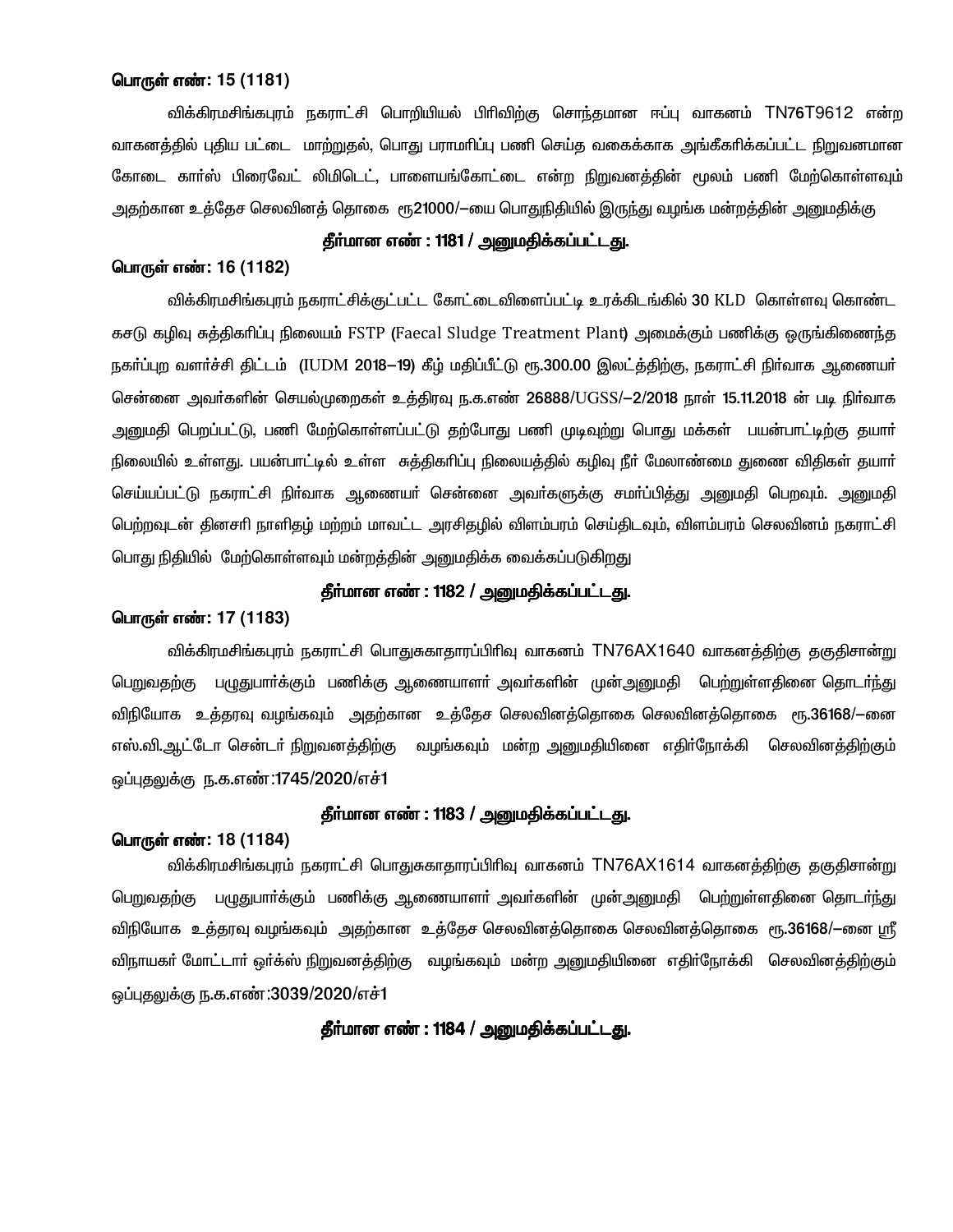### பொருள் எண்: 19 (1185)

விக்கிரமசிங்கபுரம் நகராட்சி பொதுசுகாதாரப்பிரிவு வாகனம் TN76AX1663 வாகனத்திற்கு தகுதிசான்று <u>பெறுவதற்கு பழுதுபார்க்கும் பணிக்கு ஆணையாளர் அவர்களின் முன்அனுமதி பெற்றுள்ளதினை தொடர்ந்து </u> விநியோக உத்தரவு வழங்கவும் அதற்கான உத்தேச செலவினத்தொகை செலவினத்தொகை ரூ.40000/—னை எஸ்.வி.ஆட்டோ சென்டா் நிறுவனத்திற்கு வழங்கவும் மன்ற அனுமதியினை எதிா்நோக்கி செலவினத்திற்கும் <u>ஒப்புதலுக்கு நக.எண்:3050/2020/எச்1</u>

## தீா்மான எண் : 1185 / அனுமதிக்கப்பட்டது.

### பொருள் எண்: 20 (1186)

அவா்களின் விக்கிரமசிங்கபுரம் நகராட்சி ஆணையாளா்<br>-செயல்முறை ஆணை ந.க.எண்:832/2012/அ1,நாள்:28.02.2018 ன்படி 3 வருட குத்தகை உரிமத்திற்கு வழங்கப்பட்டது. தற்போது தனது குடும்ப சூழ்நிலை காரணமாக கடைநடத்த முடிய வில்லை எனவும் , தான் செலுத்திய வைப்புத்தொகையில் மீதமுள்ள தொகையினை வழங்குமாறும் கோரியுள்ளார், எனவே ஆணையாளர் அவர்களின் முன் அனுமதி 05/2019 மாதம் வரை வாடகையினை கழித்து மீதத்தொகை ரூ.29264/– னை பெற்றுள்ளதினை தொடர்ந்து வழங்கவும் மன்ற அனுமதியினை எதிா்நோக்கி செலவினத்திற்கும் ஒப்புதலுக்கு

ந.க.எண்:831/2012/அ2

### தீா்மான எண் : 1186 / <u>அனு</u>மதிக்கப்பட்டது.

### பொருள் எண்: 21 (1187)

### பார்வை: அரசு ஆணை எண்.170,நாள்:27.10.2020

பாா்வையில் கண்டுள்ள அரசாணையின் தொிவிக்கப்பட்டுள்ளவாறு , விக்கிரமசிங்கபுரம் நகராட்சி பகுதியில் உள்ள வறுமை கோட்டிற்கு கீழ்வாழும் குடும்பங்களுக்கு புரட்சிதலைவி அம்மா விரிவான விபத்து மற்றும் ஆயுள் காப்பீட்டு திட்டத்திற்கு கூடுதல் விபரங்களை கணக்கெடுப்பு நடத்தப்பட்டது. அதன்படி விக்கிரமசிங்கபுரம் நகராட்சி பகுதியில் உள்ள 6153 குடும்பங்களின் படிவங்கள் அச்சடிக்கவும்,களப்பணியாளா்களை கொண்டு விபரங்கள் சேகரிக்கவும் ,கணினியில் பதிவேற்றம் செய்யய குடும்பம் ஒன்றிக்கு ரூ.15/— வீதம் அரசாணையில் தெரிவிக்கப்பட்டுள்ளபடி வழங்கவும் தனி,அதிகாரி அவர்களின் முன்,அனுமதி பெற்றதினை தொடர்ந்து

மொத்த குடும்பங்கள்  $-6153$ , அச்சடித்த படிவங்களின் எண்ணிக்கை  $-6153$ \*er<sub>5</sub>.5-30765/-களப்பணியாளர் மூலம் விவரங்கள் சேகரிக்க படிவங்கள்  $-6153$ \*elfi.5-30765/-கணினியில் பதிவேற்றம் செய்த படிவங்களின் எண்ணிக்கை  $-5755*$ err, 5-28755/-மொக்கம் ரு.90305/-னை வழங்ககவும் மன்ற

அனுமதியினை எதிா்நோக்கி செலவினத்திற்கும் ஒப்புதலுக்கு.

## தீா்மான எண் : 1187 / அனுமதிக்கப்பட்டது.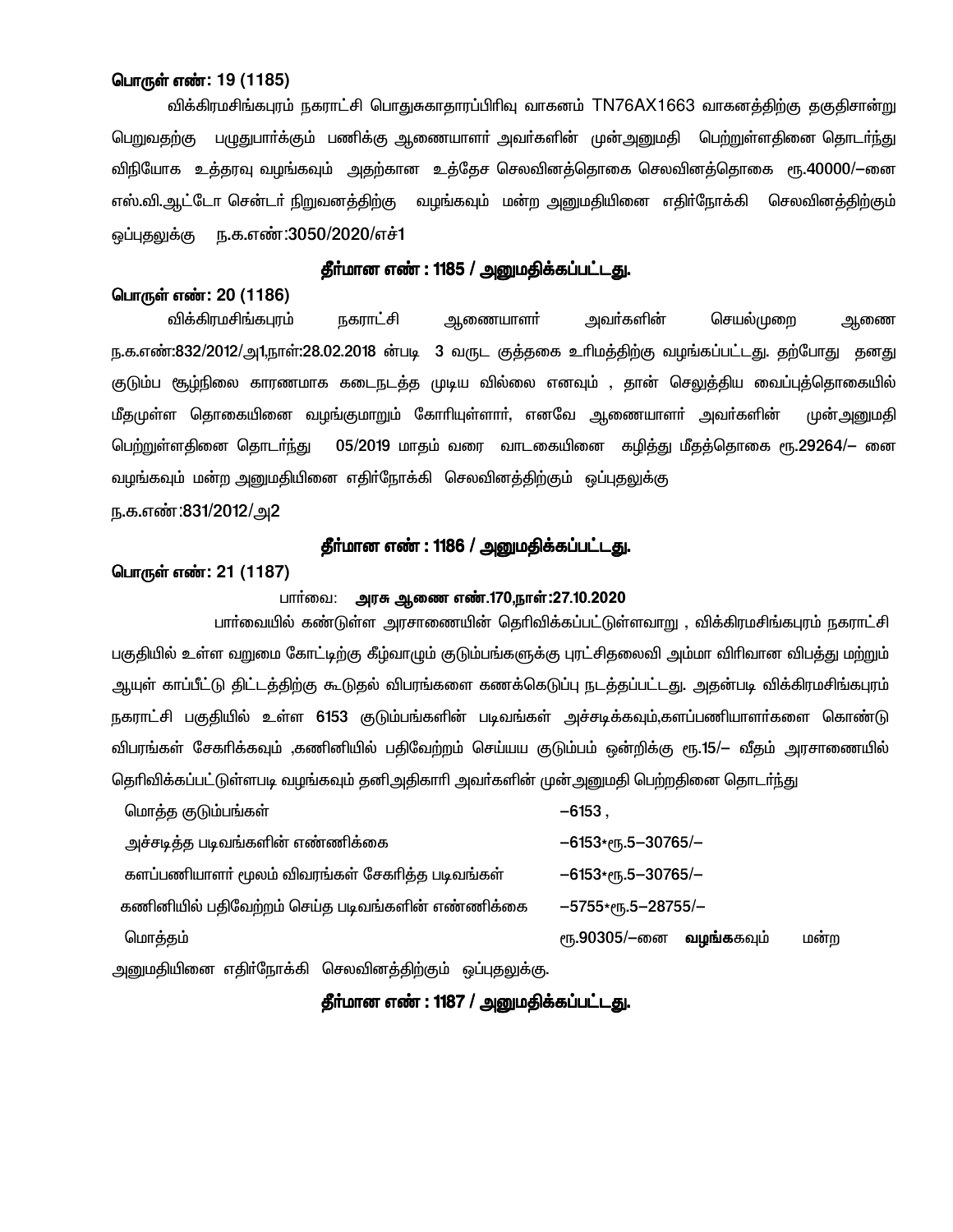## பொருள் எண்: 22 (1188)

பார்வையில் விக்கிரமசிங்கபுரம் நகராட்சி எல்லைக்குட்பட்ட இடங்களில் முடித்திருத்தகம்/அழகநிலையம்/ஸ்பா/மசாஜ் நிலையம் நடத்துவோர் விக்கிரமசிங்கபுரம் நகராட்சியில் குறிப்பிட்டுள்ள விண்ணப்பத்தை விக்கிரமசிங்கபுரம் ஆணையாளாிடமிருந்து பெற்று, இவ்வறிவிப்புவெளியிடப்பட்ட நாளிலிருந்து முப்பது நாட்களக்குள் 2018 ஆம் ஆண்டு தமிழ்நாடுநகராட்சி சட்டங்கள் (ஐந்தாவது திருத்தம்) சட்டத்தினால் (தமிழ்நாடு சட்டம் 40/2018) திருத்தம் செய்யப்பட்ட அட்டவணை V ல் உள்ள உட்பிரிவு (ii)மற்றும்(iii) ல் குறித்துரைக்கப்பட்ட நோக்கங்களுக்காகக1920 ஆம் ஆண்டு தமிழ்நாடு மாவட்ட நகராட்சிகள் சட்டம் தமிழ்நாடு சட்டம் V/1920)பிரிவு 249-ன் படி தவறாமல் உரிமம் பெற்றுக்கொள்ளுமாறு அறிவிக்கப்படுகிறது. தவறும் பட்சக்தில் தங்களது தொழில்,உரிமம் இன்றி செயல்படுவதாக கருதிநிலையம் நடத்துவோரும், நிலைய உரிமையாளரும் பொறுப்பானவராக கருதி நிலையத்தை ሮጠቅ முத்திரையிடுதல், உள்ளிட்ட அனை<u>க்க</u>ு சட்ட பூர்வ நடவடிக்கைகளையும் மேற்சொன்ன தமிழ்நாடு சட்டம் ஏ/1920—ன் கீழ் மேற்கொள்ளப்படும் என அறிவிக்கவும் தனிஅதிகாாி அவா்களின் முன்அனுமதி பெற்றுள்ளதினை தொடா்ந்து தினசாி நாளிதாழிலில் தமிழ், மற்றும் ஆங்கிலநாளிதழில் விளம்பரம் செய்யவும் அதற்காகும் செலவினத்தொகையினை வழங்கவும் மன்ற அனுமதியினை எதிர்நோக்கி செலவினத்திற்கும் ஒப்புதலுக்கு (ந.க.எண்:3824/2020/எச்1)

# தீர்மான எண் : 1188 / அனுமதிக்கப்பட்டது.

## பொருள் எண்: 23 (1189)

விக்கிரமசிங்கபுரம் நகராட்சி காலியாக உள்ள துப்புரவு பணிமேற்பாா்வையாளா் பணியிடம் கேட்டு துப்புரவு பணியாளா் திரு.யாக்கோப்,மற்றும் துப்புரவு பணியாளா் திரு.மாியசிங்கம் நகராட்சி எதிராக கொடரப்பட்ட வழக்கு எண். W.P(MD).NO.16385/2020 மற்றும் W.P(MD).NO.16388/2020 அகற்கான வழக்கறிஞா் கட்டணம் ரூ.20000/— திரு. ஆறுமுகம், வழக்கறிஞா் அவா்களுக்கு வழங்க தனிஅதிகாாி எதிர்நோக்கி அவா்களின் முன்அனுமதி பெற்றுள்ளதினை மன்ற அனுமதியினை செலவினத்திற்கும் ஒப்புதலுக்கு

## தீர்மான எண் : 1189 / அனுமதிக்கப்பட்டது.

### பொருள் எண்: 24 (1190)

விக்கிரமசிங்கபுரம் நகராட்சியில் அவசர அவசியம் கருதி கீழ்கண்ட விவரப்படியான செலவினம் மேற்கொண்டமைக்கு மற்றும் மேற்கொள்ளவும் மன்றத்தின் பார்வைக்கும் அனுமதிக்கும் வைக்கப்படுகிறது.

|                | விக்கிரமசிங்கபுரம் நகராட்சி AG Audit Slip ஜெராக்ஸ் எடுத்த வகைக்கு                          | $\epsilon$ гђ. 425/- |
|----------------|--------------------------------------------------------------------------------------------|----------------------|
| $\overline{2}$ | விக்கிரமசிங்கபுரம் நகராட்சி AG Audit Slip மற்றும் அதற்கான Anexure ஜெராக்ஸ்                 | етъ. 1700/-          |
|                | எடுத்து பைண்டிங் செய்த வகைக்கு                                                             |                      |
| 3              | விக்கிரமசிங்கபுரம் நகராட்சி பொது சுகாதார வாகன எண் $\,$ TN $\,$ 76 AX 1640, TN $\,$ 76 $\,$ | $e$ гђ. 430/-        |
|                | AX 1650, TN 76 T 9612, TN 76 AX 1658, TN 76 AX 1612 பஞ்சர் பார்த்த                         |                      |
|                | வகைக்கு                                                                                    |                      |
| $\overline{4}$ | விக்கிரமசிங்கபுரம் நகராட்சி அலுவலக ஈப்பு வாகன எண் TN 76 A9061, பேட்டரி                     | $e$ гђ. 250/-        |
|                | சாா்ஜ் செய்த வகைக்கு                                                                       |                      |
| $5\phantom{1}$ | விக்கிரமசிங்கபுரம் நகராட்சி பொதுசுகாதார டிப்பர் வாகன எண் TN $76$ AX $1618$ ,               | ет. 2750/-           |
|                | பழுதுபார்த்த வகைக்கு                                                                       |                      |
| 6              | விக்கிரமசிங்கபுரம் நகராட்சி பொதுசுகாதார டிப்பர் வாகன எண் TN 76 AX 1658,                    | $e$ гђ. 1600/-       |
|                |                                                                                            |                      |